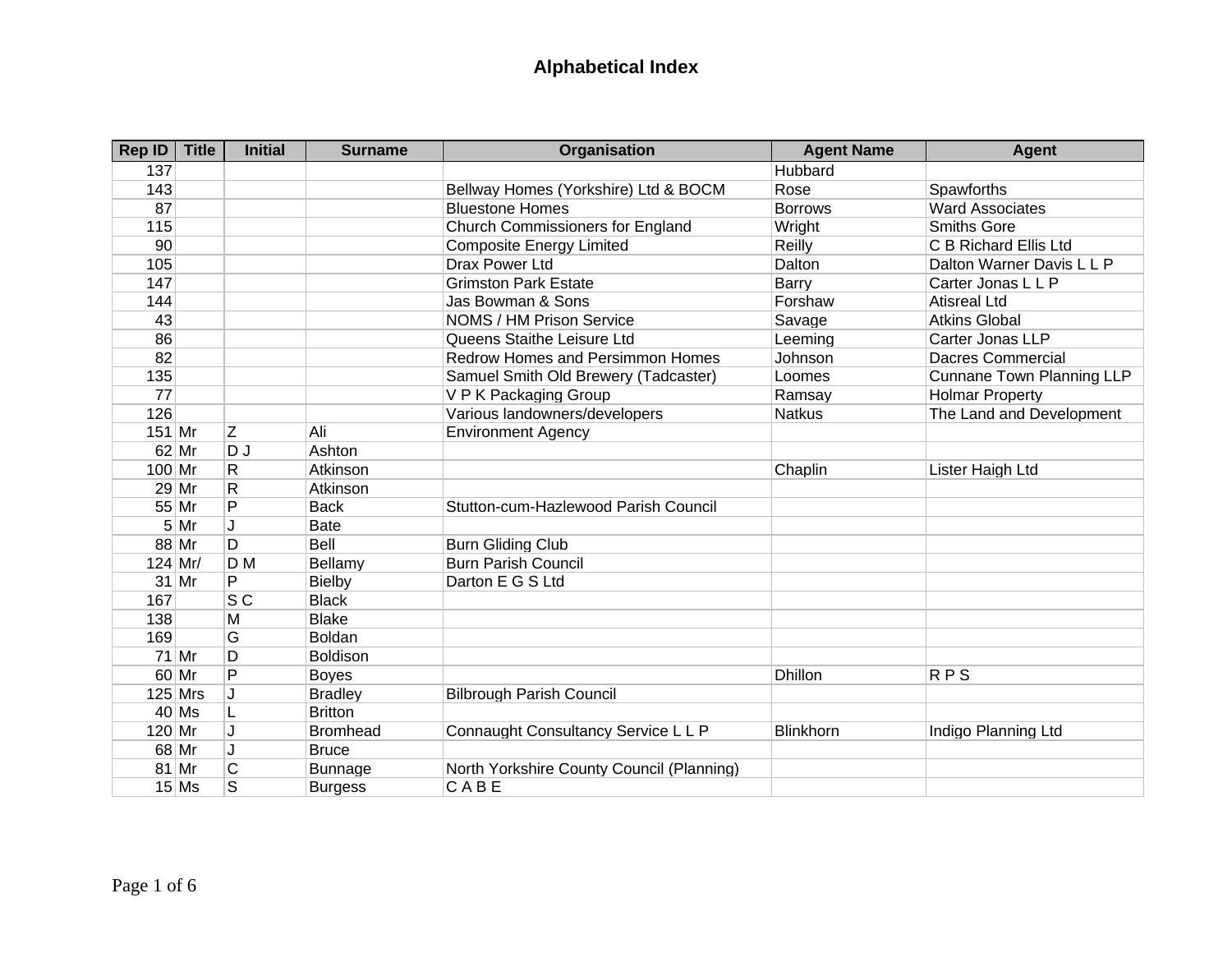| <b>Rep ID</b> | <b>Title</b> | <b>Initial</b> | <b>Surname</b> | Organisation                                  | <b>Agent Name</b> | <b>Agent</b>    |
|---------------|--------------|----------------|----------------|-----------------------------------------------|-------------------|-----------------|
|               | 44 Miss      | $\mathsf{R}$   | <b>Bust</b>    | The Coal Authority                            |                   |                 |
|               | $65$ Ms      | SM             | Campbell Bruce |                                               |                   |                 |
|               | $7$ Mr/      | A J            | Chalmers       |                                               |                   |                 |
|               | $25$ Mrs     | Α              | Chambers       |                                               |                   |                 |
| $123$ Mr      |              | N              | Chambers       | <b>Tangent Properties</b>                     |                   |                 |
|               | 78 Mr        | JA             | Chilvers       |                                               |                   |                 |
|               | 33 Mr        | M              | Clarke         | <b>Stillingfleet Parish Council</b>           |                   |                 |
|               | $39$ Mrs     | J M            | Collier        | Bolton Percy, Colton & Steeton Parish Council |                   |                 |
| 111           |              | R              | Cooper         |                                               |                   |                 |
| 162           |              | Κ              | Couchie        |                                               |                   |                 |
|               | $89$ Mr      | P              | Crossley       |                                               |                   |                 |
| $153$ Mr      |              | J              | Davie          | <b>Whitley Parish Council</b>                 |                   |                 |
| $129$ Mr      |              | JT             | Deans          | Kelfield Parish Council                       |                   |                 |
| $122$ Mr      |              | A              | Dixon          | North Yorkshire County Council (Education)    |                   |                 |
|               | $32$ Mr      | $\mathsf{R}$   | Donson         | <b>Barratt Homes</b>                          |                   |                 |
|               | $61$ Mr      | <b>PN</b>      | Dowding        |                                               |                   |                 |
|               | $150$ Mrs    | D              | Dumbell        | Barlby and Osgodby Parish Council             |                   |                 |
| 175           |              | G              | Dunne          |                                               |                   |                 |
|               | $34$ Mr      | Τ              | Eves           |                                               |                   |                 |
|               | $91$ Mr/     | B              | Falkingham     |                                               |                   |                 |
|               | $47$ Mrs     | FMA            | Farman         | <b>Hensall Parish Council</b>                 |                   |                 |
| 166 Mr        |              | R              | Fogden         | Kellington Parish Council                     |                   |                 |
| $157$ Mr      |              | R <sub>R</sub> | Forrester      |                                               |                   |                 |
|               | $20$ Mr      | J              | France         |                                               |                   |                 |
|               | 76 Miss      | R              | Freeman        | <b>The Theatres Trust</b>                     |                   |                 |
|               | 35 Mr/       |                | G Eves         |                                               |                   |                 |
|               | 84 Mr        | P              | Gerrard        |                                               |                   |                 |
|               | $139$ Ms     | S              | Gilbert        | <b>Brotherton Parish Council</b>              |                   |                 |
|               | $128$ Ms     | Κ              | Ginks          | <b>Commercial Estates Group Ltd</b>           | Smith             | Peacock & Smith |
|               | $36$ Mr      | T              | Goring         |                                               |                   |                 |
|               | $92$ Mr      | M              | Graham         | Sherburn in Elmet Community Association       |                   |                 |
| 168           |              | L              | Gregory        |                                               |                   |                 |
| $176$ Ms      |              | G              | Grimes         | <b>BWEA</b>                                   |                   |                 |
|               | 127 Mr &     | C              | Hale           |                                               |                   |                 |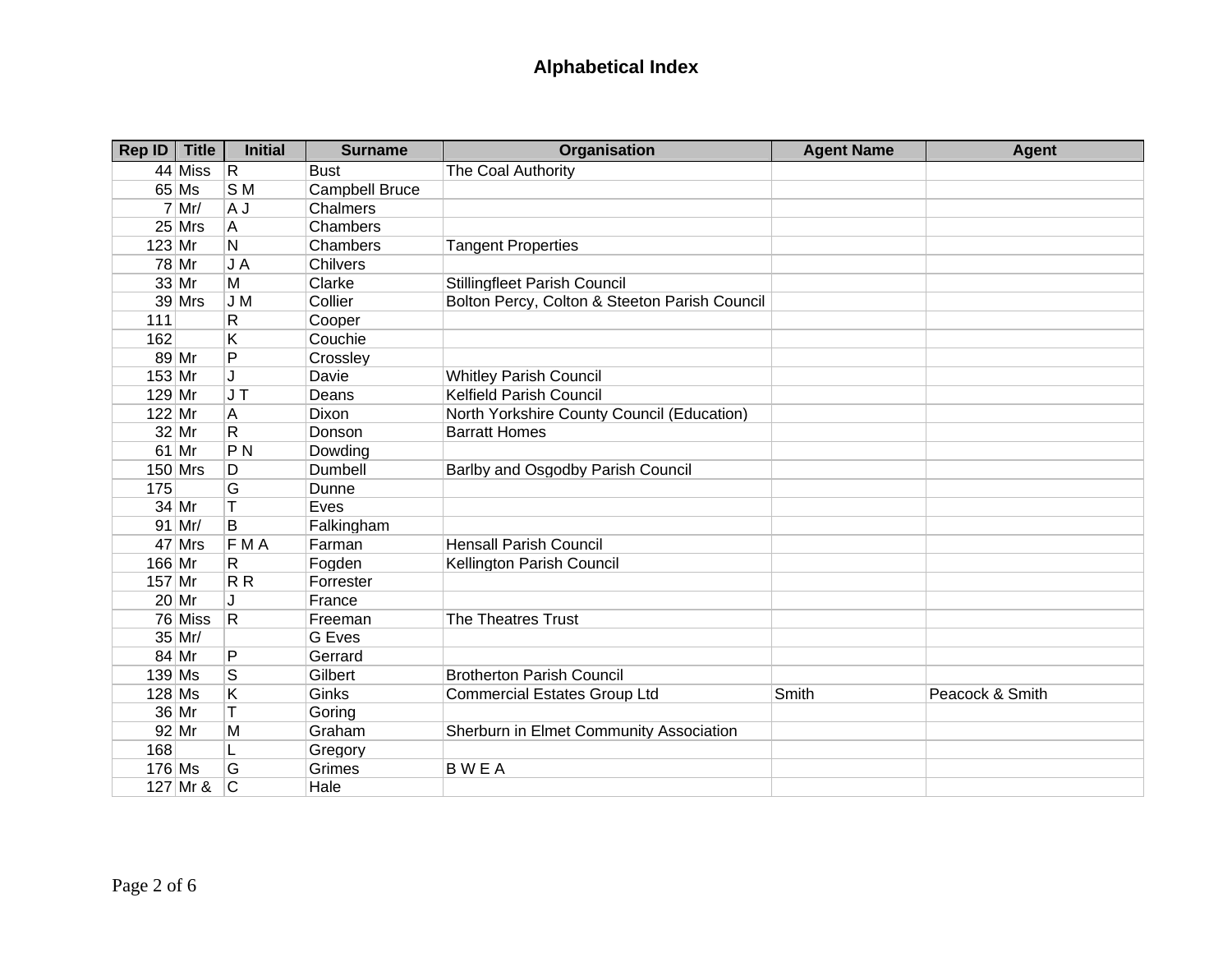| <b>Rep ID</b> | <b>Title</b> | <b>Initial</b> | <b>Surname</b> | Organisation                       | <b>Agent Name</b> | <b>Agent</b>                   |
|---------------|--------------|----------------|----------------|------------------------------------|-------------------|--------------------------------|
| $118$ Ms      |              | $\mathsf{R}$   | Hardingham     | Yorkshire & Humber Assembly        |                   |                                |
| $172$ Mr      |              | N              | Hare           | W A Hare & Son                     |                   |                                |
| $117$ Mr      |              | P              | Hill           | Hogg Builders (York) Ltd           | <b>Watts</b>      | Nathaniel Lichfield & Partners |
|               | 38 Mr/       |                | Holland        | P & D P Holland                    |                   |                                |
| $119$ Mr      |              | C              | Holm           | Natural England                    |                   |                                |
| $170$ Mr      |              | G              | Holmes         | <b>Burn Parish Council</b>         |                   |                                |
|               | $50$ Mr      | B              | Hopper         | Hemingbrough Parish Council        |                   |                                |
|               | $3$ Mr       | R W            | Humphreys      |                                    |                   |                                |
| 130           |              |                | I Chilvers     |                                    |                   |                                |
|               | $13$ Mr      | D              | Ingall         | J W P Cleers                       |                   |                                |
| $102$ Mr      |              | G              | Ingham         |                                    |                   |                                |
|               | $73$ Mrs     | J              | Jennings       | <b>Brayton Parish Council</b>      |                   |                                |
|               | 79 Mr        | P              | Johnson        |                                    | Kemsley           | Peacock & Smith                |
|               | 53 Mr        | M              | Johnson        | <b>Dacres Commercial</b>           |                   |                                |
|               | $8 \,$ Mr    | $\mathsf P$    | Jones          |                                    |                   |                                |
|               | $113$ Mrs    | JA             | Jones          |                                    |                   |                                |
|               | 75 Mr        | S              | Jones          | <b>Highways Agency</b>             |                   |                                |
|               | $30$ Mr      | K.S            | Lamb           |                                    |                   |                                |
| 145 Mr        |              | D              | Lapish         |                                    | <b>Barry</b>      | Carter Jonas L L P             |
|               | $27$ Ms      | E              | Lawrenson      |                                    |                   |                                |
|               | $70$ Ms      | H              | Ledger         | Sport England                      |                   |                                |
|               | $74$ Miss    | J              | Lee            | <b>Yorkshire Forward</b>           |                   |                                |
| $133$ Mr      |              | D              | Lewis          |                                    |                   |                                |
| $173$ Mr      |              | A              | Livsey         |                                    |                   |                                |
|               | $85$ Mr      | B              | Lockwood       |                                    |                   |                                |
| $110$ Ms      |              | $\mathsf{C}$   | Lumley         |                                    |                   |                                |
|               | $95$ Mr      |                | Lupton         |                                    | Chaplin           | Lister Haigh Ltd               |
| 163           |              |                | M Couchie      |                                    |                   |                                |
| 112           |              | JA             | Maltby         |                                    |                   |                                |
|               | $67$ Mr      | P              | Mandley        |                                    |                   |                                |
|               | $80$ Mr      | G              | Markham        |                                    |                   |                                |
|               | 28 Mr        | T              | Marrow         |                                    |                   |                                |
|               | $59$ Ms      | C              | Martin         | <b>Camblesforth Parish Council</b> |                   |                                |
| $141$ Mr      |              | P              | Mason          |                                    |                   |                                |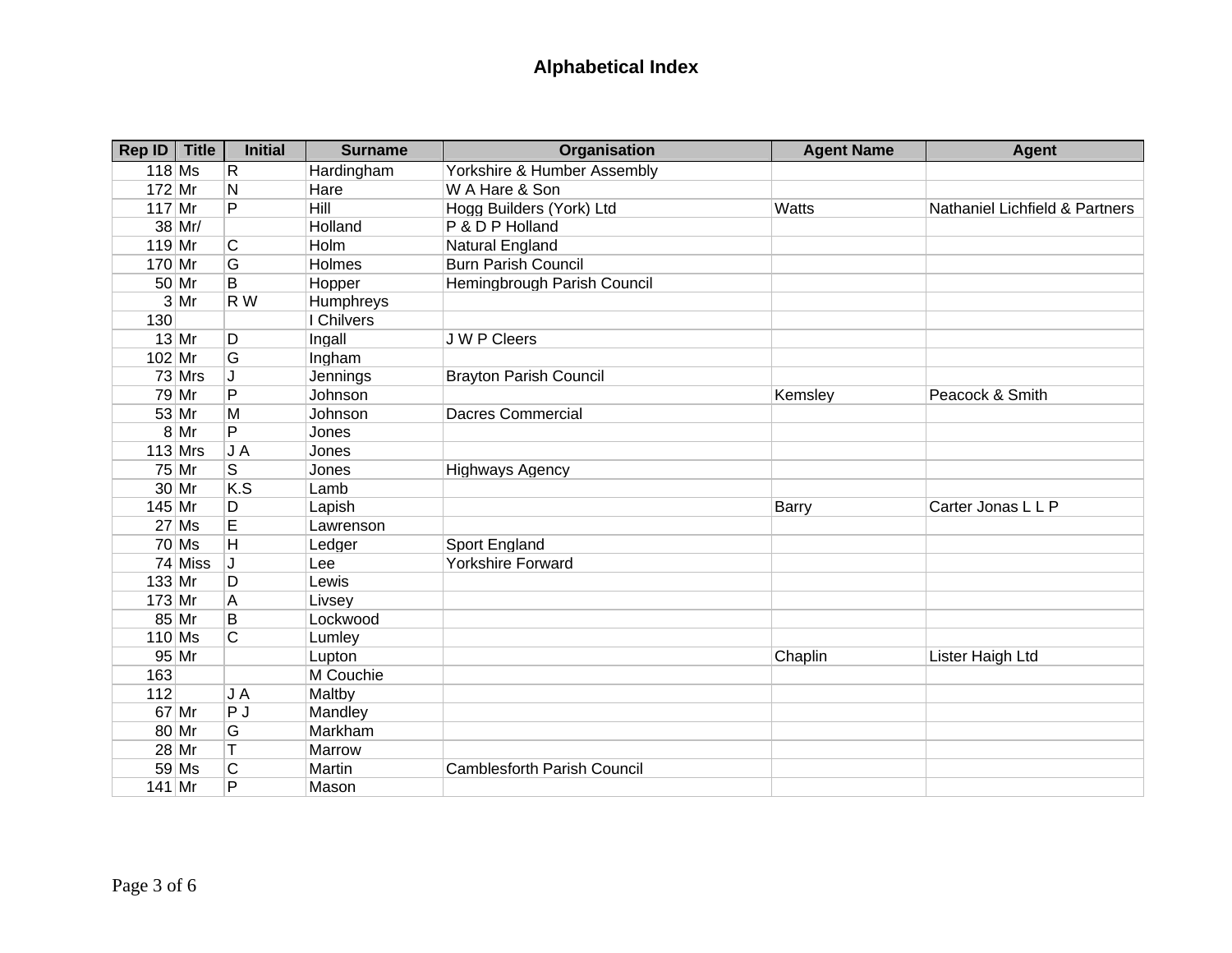| <b>Rep ID</b> | <b>Title</b> | <b>Initial</b> | <b>Surname</b> | Organisation                              | <b>Agent Name</b> | <b>Agent</b>        |
|---------------|--------------|----------------|----------------|-------------------------------------------|-------------------|---------------------|
| 165 Mr        |              | J M            | Mc Cloy        | <b>Burton Salmon Parish Council</b>       |                   |                     |
| $103$ Mr      |              | Ν              | Mc Cool        | <b>Skipwith Parish Council</b>            |                   |                     |
| $109$ Mr      |              | AC             | Mc Guigan      | <b>Hirst Courtney Parish Council</b>      |                   |                     |
|               | $156$ Miss   | F              | Mc Guire       |                                           |                   |                     |
|               | $10$ Mr      | C              | Melton         |                                           |                   |                     |
|               | $18$ Mr      | B              | Metcalf        | <b>Chapel Haddlesey Parish Council</b>    |                   |                     |
|               | $97$ Mr      | S              | Metcalfe       |                                           | Chaplin           | Lister Haigh Ltd    |
|               | $99$ Mr      | R              | Metcalfe       |                                           | Chaplin           | Lister Haigh Ltd    |
|               | $41$ Ms      | M              | <b>Miles</b>   |                                           |                   |                     |
|               | $101$ Miss   | K Pick &       | Moore          |                                           | Chaplin           | Lister Haigh Ltd    |
|               | $1$ Ms       | С              | Morbey         |                                           |                   |                     |
| $146$ Mr      |              | Α              | Murray         | <b>Harworth Estates</b>                   | <b>Willis</b>     | Atisreal            |
|               | 69 Mr        | Ċ              | Narrainen      |                                           |                   |                     |
|               | $142$ Mrs    | Ć              | Naylor         | Wistow Road Neighbourhood Watch           |                   |                     |
|               | 46 Mr        | M              | Naylor         | Yorkshire Water                           |                   |                     |
|               | $22$ Dr      | S              | O' Connell     | <b>Scott Road Medical Centre</b>          |                   |                     |
| 155 Mr/       |              | L              | O' Dowd        |                                           |                   |                     |
| $134$ Mr      |              | G              | Orr            | <b>Ryelands Ltd</b>                       |                   |                     |
|               | 98 Mr/       | R              | Owens          |                                           | Chaplin           | Lister Haigh Ltd    |
|               | $21$ Cllr    | R              | Packham        |                                           |                   |                     |
|               | 58 Mr/       |                | Parish         |                                           | Taylor            | Knight Frank        |
| $174$ Mr      |              | M              | Parker         | North Yorkshire County Council (Highways) |                   |                     |
| $121$ Mr      |              | S              | Parkinson      | <b>Clariant Production UK Ltd</b>         | Laing             | Indigo Planning Ltd |
|               | $6$ Mr       | S              | Peacock        |                                           |                   |                     |
|               | $158$ Cllr   | B              | Percival       |                                           |                   |                     |
|               | $171$ Mrs    | B              | Phillipson     |                                           |                   |                     |
|               | $72$ Mr      | S G            | Pinder         |                                           |                   |                     |
| 140           |              | HR             | Poskitt        |                                           |                   |                     |
| 132           |              | Α              | Pound          |                                           |                   |                     |
|               | $37$ Mr/     |                | Reynolds       |                                           |                   |                     |
|               | $14$ Mr      |                | <b>Rich</b>    | Yorkshire Housing                         |                   |                     |
| $104$ Mr      |              | D              | Richardson     |                                           |                   |                     |
|               | $83$ Mr      | Κ              | Riley          |                                           |                   |                     |
| $160$ Ms      |              | S              | Robin          | <b>Yorkshire Wildlife Trust</b>           |                   |                     |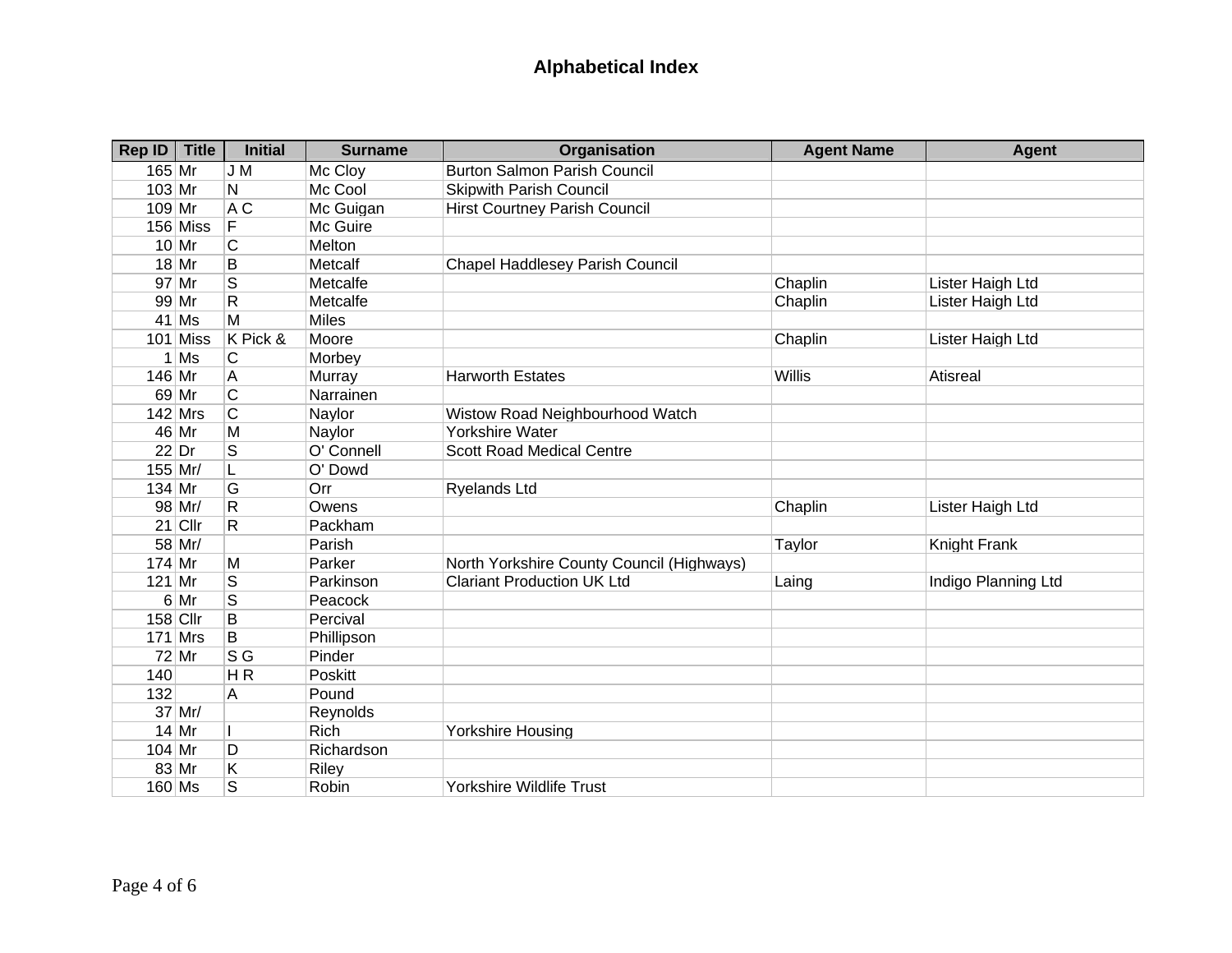| <b>Rep ID</b> | <b>Title</b> | <b>Initial</b> | <b>Surname</b> | Organisation                                    | <b>Agent Name</b> | <b>Agent</b>               |
|---------------|--------------|----------------|----------------|-------------------------------------------------|-------------------|----------------------------|
|               | $131$ Mrs    | N              | Rowland        | Savills Planning and Regeneration               |                   |                            |
| $116$ Ms      |              | A              | Rowling        | South Milford Parish Council                    |                   |                            |
|               | $42$ Mr      | N              | Sandford       | The Woodland Trust                              |                   |                            |
|               | $2$ Mr       | D              | Scorah         |                                                 |                   |                            |
|               | 49 Mr        | A              | Senior         |                                                 |                   |                            |
|               | $24$ Ms      | Y              | Sidwell        |                                                 |                   |                            |
| 159 Mr        |              | M              | Smith          |                                                 |                   |                            |
|               | 57 Mr        |                | Smith          | English Heritage - Yorkshire and Humber         |                   |                            |
|               | 45 Mr        | S J            | <b>Staines</b> | <b>Friends Families and Travellers Planning</b> |                   |                            |
| $107$ Mr/     |              |                | Stephenson     |                                                 | Rose              | Spawforths                 |
|               | $11$ Ms      | G              | Stephenson     | <b>Barkston Ash Parish Council</b>              |                   |                            |
|               | $19$ Ms      | H              | Stringer       |                                                 |                   |                            |
| 108 Mr/       |              | A              | Swann          |                                                 |                   |                            |
|               | $12$ Mr      | J C            | <b>Tate</b>    |                                                 |                   |                            |
|               | $56$ Mrs     | D              | Taylor         |                                                 |                   |                            |
|               | $17$ Mr      | J              | Taylor         |                                                 |                   |                            |
|               | $54$ Mrs     | A              | <b>Thomas</b>  | <b>Tadcaster Town Council</b>                   |                   |                            |
| 136           |              | D              | Thompson       |                                                 | <b>Bartle</b>     | Bartle & Son               |
|               | $52$ Mr      | Κ              | Tyro           |                                                 |                   |                            |
| $148$ Mr      |              | D              | Waddington     |                                                 | <b>Barry</b>      | Carter Jonas L L P         |
|               | $4$ Mr       | <b>SW</b>      | Wadsworth      | <b>Cliff Developments</b>                       |                   |                            |
|               | 93 Mr        | J              | Wake           |                                                 | Chaplin           | Lister Haigh Ltd           |
| 154 Mr/       |              | <b>BL</b>      | Wales          |                                                 |                   |                            |
|               | 96 Mr        | R              | Walmsley       |                                                 | Chaplin           | Lister Haigh Ltd           |
|               | 63 Mr        | M              | Walton         | <b>Hillam Parish Council</b>                    |                   |                            |
|               | 48 Mr        | S              | Ward           | Selby Garden Centre                             | Wyatt             | <b>Signet Planning</b>     |
| $149$ Ms      |              |                | Warmsley       | York Diocesan Board of Finance Ltd              | Hill              | A A H Planning Consultants |
|               | $23$ Ms      | S              | White          |                                                 |                   |                            |
| $114$ Ms      |              | A              | Whiteley       |                                                 |                   |                            |
|               | $106$ Mrs    | $\mathsf{R}$   | Wiggington     | GOYH                                            |                   |                            |
|               | $51$ Mr      | J W            | Wildash        |                                                 |                   |                            |
|               | $16$ Ms      | B              | Williams       |                                                 |                   |                            |
| $152$ Mr      |              | G              | <b>Willows</b> |                                                 |                   |                            |
|               | $9$ Mr       | C              | Wilson         |                                                 |                   |                            |